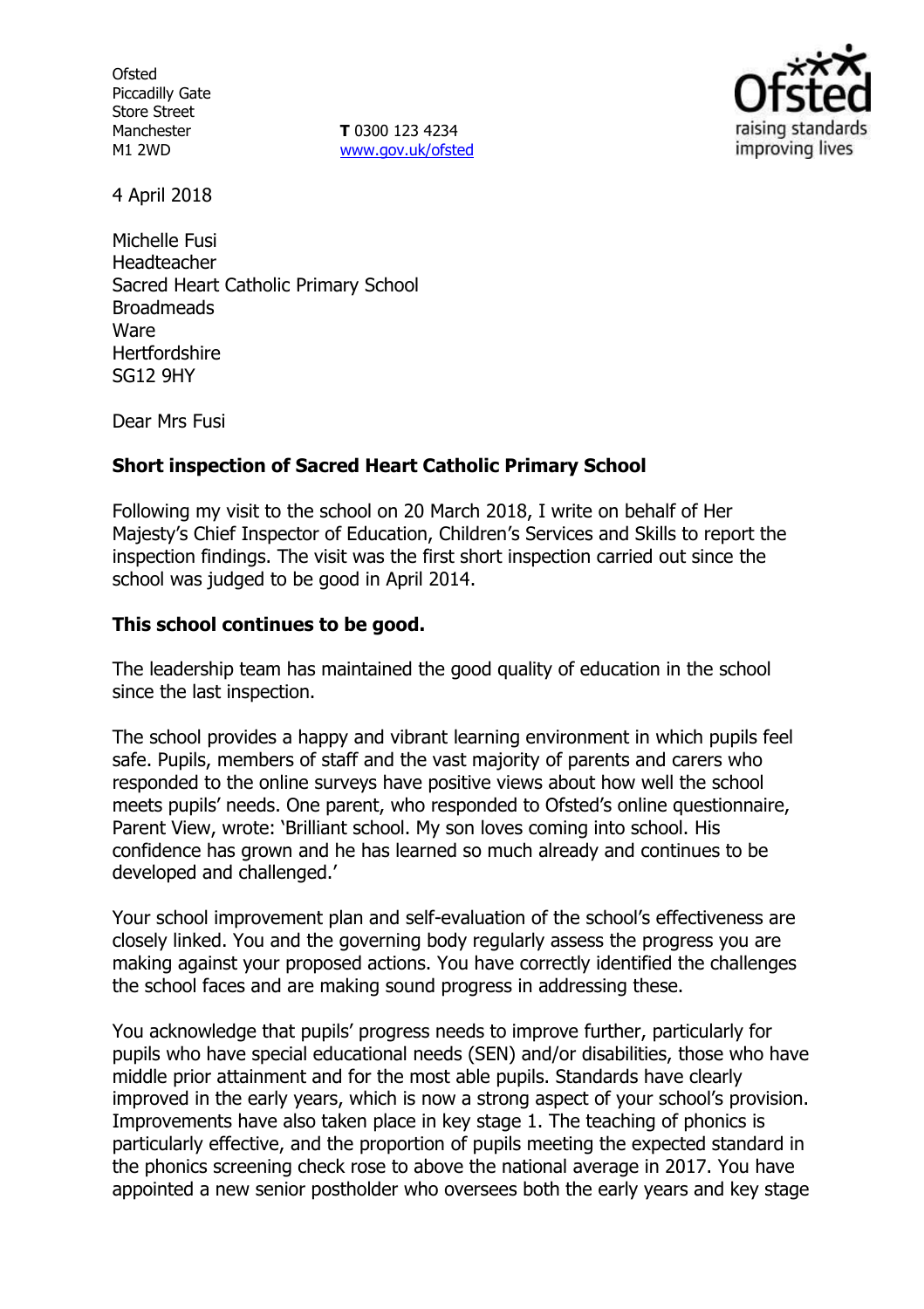

1. This enables a smooth transition for children in the early years to the next stage of their school career, and this is also aided by regular and meaningful communication with parents. Your main challenges are to improve pupils' progress as they move towards the end of key stage 2, most notably in mathematics.

My visits to lessons confirm your view that pupils have positive attitudes towards their learning. I was particularly impressed with your classroom ambassadors who confidently welcomed me to their classroom, and provided me with information on what they were learning. I observed pupils working diligently and supporting their classmates who shared their tables.

You enrich your pupils' learning and develop leadership skills beyond the classroom through a range of clubs, and also by providing them with different roles and responsibilities. These include being members of the school council and supporting pupils as playground buddies.

The governing body knows the school's strengths and understands the challenges that remain. Governors have a good awareness of the work of different subject areas and keep themselves informed through linking themselves to subjects and meeting with the subject leads. They have conducted 13 such visits so far this term. Such visits enable them to hold senior leaders to account very well.

# **Safeguarding is effective.**

Safeguarding is a strong aspect of the school's culture. Staff have received and read all of the necessary documentation, which includes guidance and policies. Staff have a very good awareness of the procedures for making a referral with regard to a child's well-being. You maintain very detailed records relating to safeguarding, using your online system. These records reference all conversations about the child in question, the involvement of external agencies, actions taken, and resolutions.

The governor responsible for safeguarding has much relevant experience, and has routinely checked the single central record of recruitment checks to ensure that it is compliant with current requirements. He also met with a group of pupils to question them about how safe they feel in school.

# **Inspection findings**

- I looked at how well the school's leaders and governors had addressed the areas for improvement identified at the time of the previous inspection. All subjects now have an evaluation week which includes scrutiny of pupils' work. This enables leaders to check the suitability of challenge being provided to pupils.
- I observed teachers directing pupils in lessons to choose tasks which pushed them to the next level. Most pupils choose a suitably challenging task, and pupils told me that their teacher would pick up quickly if they went for the easier option. Teachers have become more adept at identifying any misconceptions of what pupils are being taught. They then address these misconceptions in the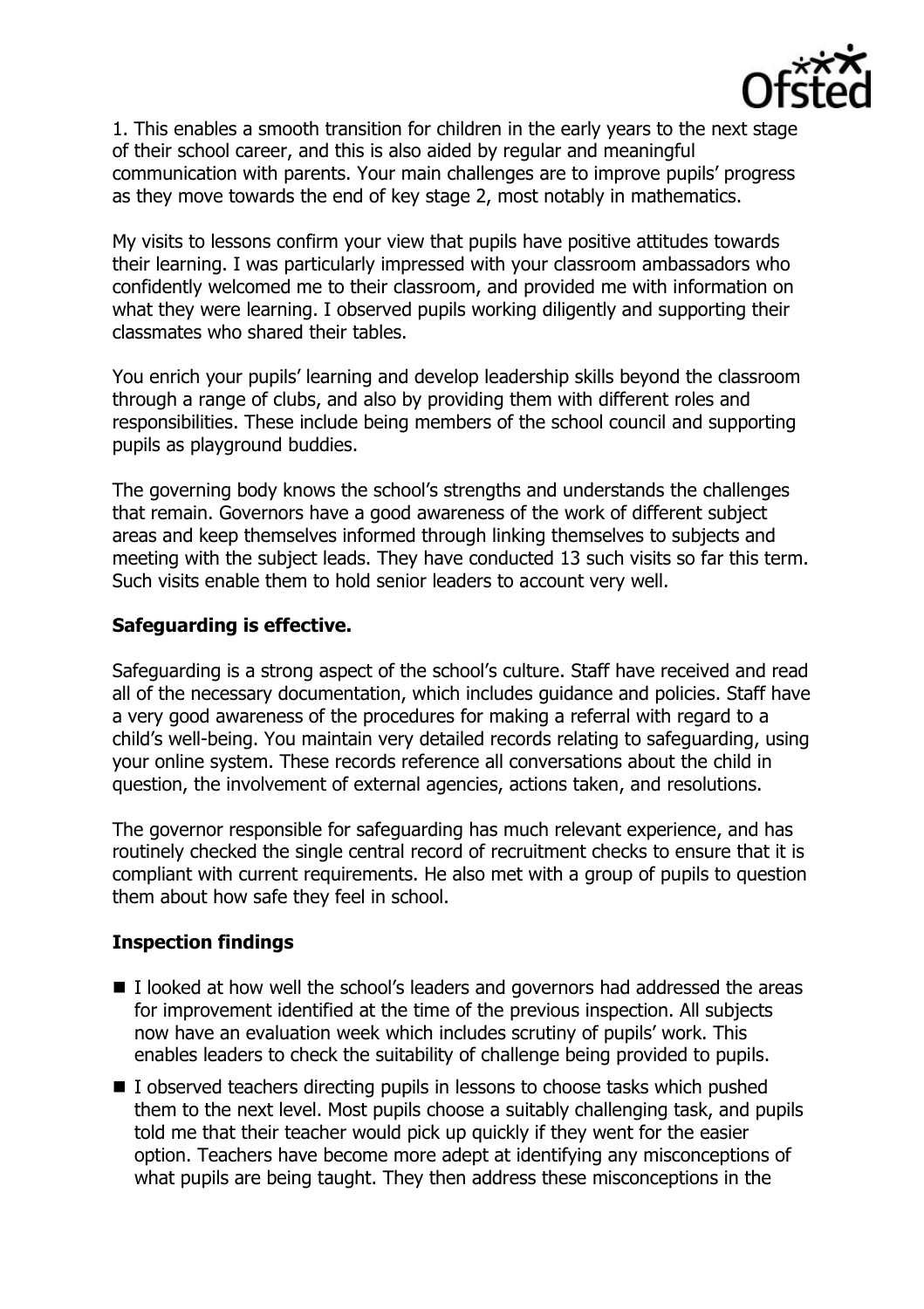

following lesson. Appropriate training has been provided to class teachers in mathematics which enables them to teach this subject with more confidence.

- Your use of 'pink polishing' pens by pupils has been extended beyond English lessons to mathematics. This method is used frequently and exposes pupils to words and phrases which feature in problem-solving activities. They are actively encouraged to use their problem-solving skills in mathematics. For example, pupils might be asked to explain in detail why 9.9 is greater than 8.9. I saw this strategy being used across a range of year groups, and pupils told me it helps them develop their reasoning skills.
- Your lead teacher for mathematics has conducted an audit to see how mathematics skills are covered and developed across other subjects taught in school. This coverage is much broader than at the time of the previous inspection. On the day of this inspection, pupils in Year 3 had been out in the town centre as 'street detectives' to conduct a traffic survey. They then returned to school and planned to reflect their findings in the form of bar charts.
- **Pupils' attendance over time has been broadly in line with the national average.** However, the rate of persistent absence increased for the first time to above the national average in 2017. You presented a number of convincing and detailed case studies to explain why this came about, which included medical issues and pupils relocating without following the correct notification procedures. Your documentation shows that you follow up on all absences with determination until you assure yourselves of the whereabouts of the child in question.
- Your drive to tackle the absence of disadvantaged pupils has reaped rewards, so much so that this group of pupils now attend school more regularly than their non-disadvantaged classmates.
- You have taken appropriate action to ensure that pupils with middle prior attainment are improving their progress in reading and writing. This group of pupils achieved less well at the end of key stage 2 in 2017 and was the largest group of pupils in Year 6. Teachers apply your assessment policy well, providing detailed and informative written feedback as required. This, as well as skilfully targeted questioning and booster sessions, ensures that pupils with middle prior attainment are challenged to achieve more highly.
- You have rightly prioritised boys' writing this year. However, you have also ensured that all pupils regularly receive active teaching of spelling and grammar throughout the week. This work is having a positive impact on the raising of standards across the school.
- **English teaching has been enhanced through your decision to introduce your** 'reciprocal reading' scheme. In these sessions, I saw pupils eagerly and routinely taking on various roles within their groups when reading through their chosen story. They were able to articulate well when talking about characters in the story or when trying to find out the meaning of unfamiliar words.
- Your most able pupils have not achieved as well as they should in mathematics at the end of key stage 2 for the last three years. My productive meeting with your lead teacher for mathematics shows that she has written a sound action plan which features actions to ensure that this group of pupils make better progress.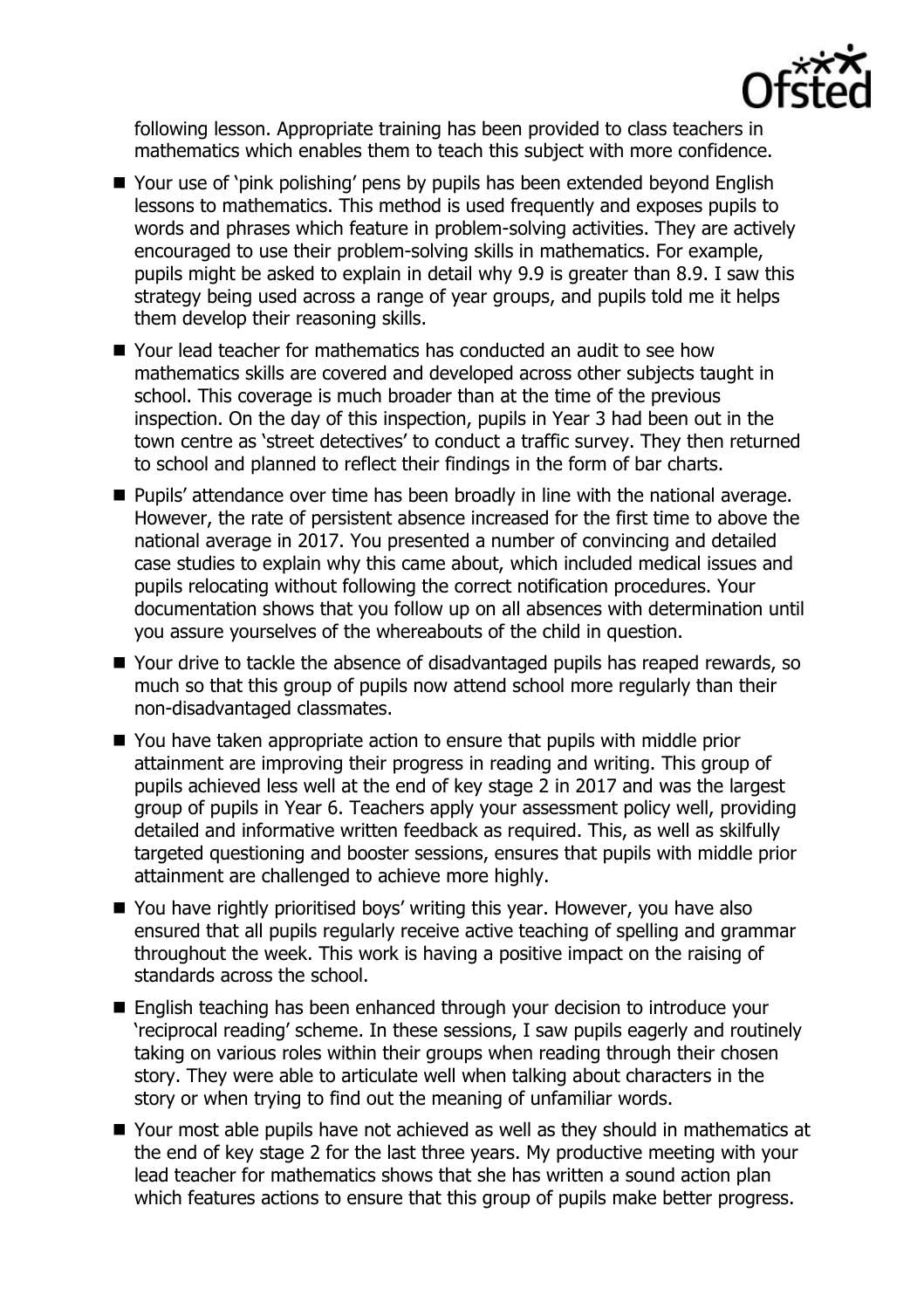

You identify pupils in Year 5 who require more targeted support, which indicates that you are thinking ahead, rather than reacting to a situation when it may be too late. You also wisely focused on a group of girls in the summer term last year when they were in Year 5, in order to instil in them greater confidence. These girls received mathematics booster sessions before school which helped them to start Year 6 with a deeper understanding of mathematical concepts.

■ You spoke to me during this inspection of your continued focus on ensuring that pupils who have SEN and/or disabilities achieve as well as they should. I observed effective practice taking place in lessons through the use of welldesigned resources and targeted support from teaching assistants. These colleagues are keen to play a key role in making the learning more accessible for this group of pupils. On the day of this inspection, teaching assistants were attending a session led by the local authority on helping pupils who have SEN and/or disabilities improve their writing skills.

# **Next steps for the school**

Leaders and those responsible for governance should ensure that they:

- maintain the focus on developing and improving the quality of teaching of mathematics in key stage 2, particularly for the most able pupils, so that a greater proportion make above-average progress
- continue to implement and monitor the impact of the strategies to improve the outcomes of specific groups of pupils, including those with middle prior attainment and those who have SEN and/or disabilities.

I am copying this letter to the chair of the governing body, the director of education for the Archdiocese of Westminster, the regional schools commissioner and the director of children's services for Hertfordshire. This letter will be published on the Ofsted website.

Yours sincerely

# John Daniell **Her Majesty's Inspector**

## **Information about the inspection**

I met with you and other senior leaders, as well as middle leaders, to discuss progress since the previous inspection. I met with the chair and three other members of the governing body to gain their views on the school. I also met with a representative of 'Herts for Learning', as well as a group of most-able pupils who also showed me examples of their work. I scrutinised a variety of sources of information, including your self-evaluation summary document and the school's plans for improvement. I held a meeting to examine the school's safeguarding and child-protection procedures, the records of checks leaders make on the suitability of